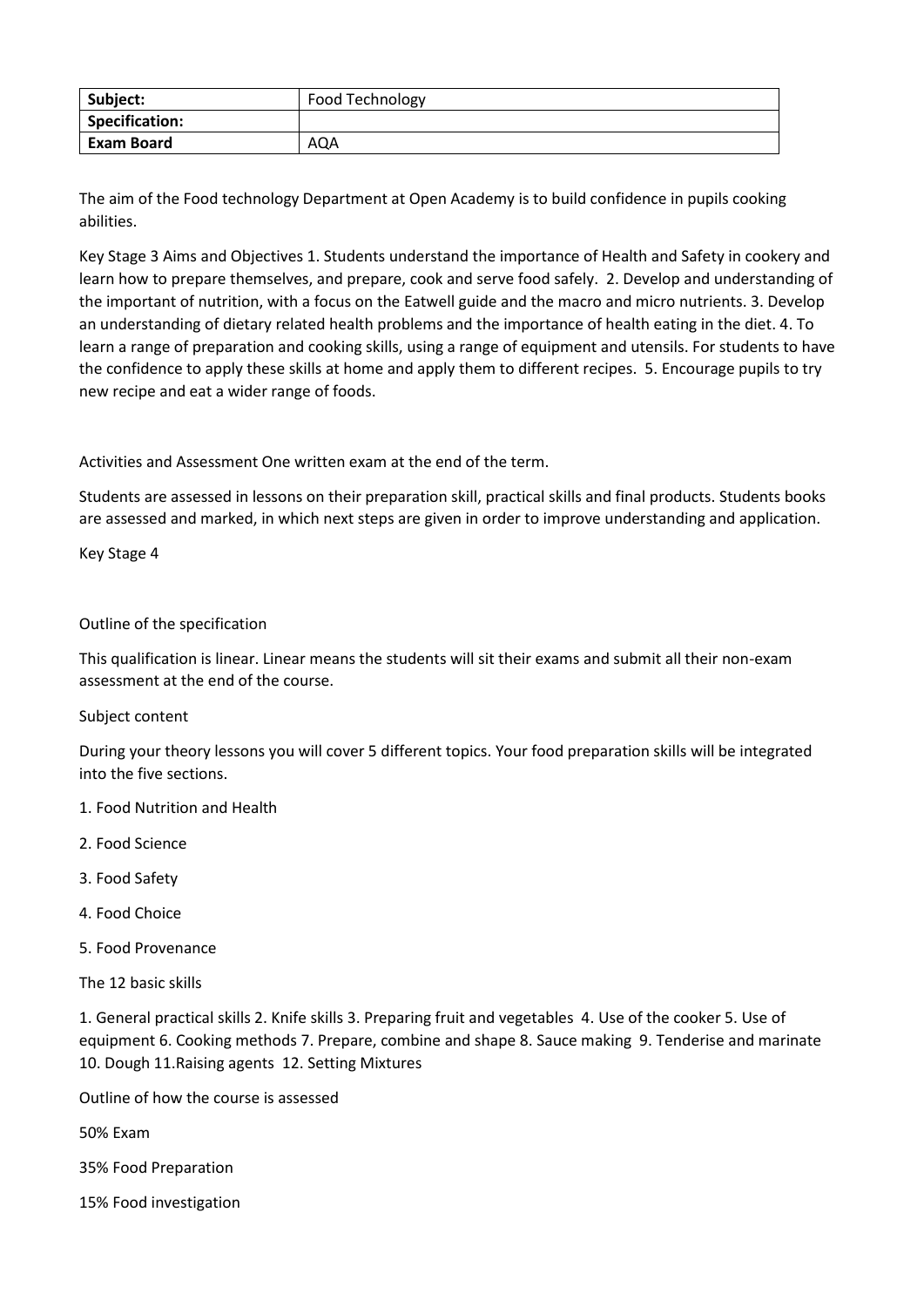Paper 1: Food Preparation and Nutrition

What's assessed? Theoretical knowledge of food preparation and nutrition from sections 1-5.

How is it assessed? Written exam: 1 hour 45 minutes. 100 marks, 50% of GCSE.

Questions. Multiple choice (20 marks) 5 questions with a number of sub questions (80 marks).

NEA Task 1: Food investigation (30 marks)

Students' understanding of the working characteristics, functional and chemical properties of ingredients.

Practical investigations are a compulsory element of this NEA task.

How is it assessed? Written or electronic report (1500-2000 words) including photographic evidence of the practical investigation.

NEA Task 2: Food Preparation (70 marks)

Students' knowledge, skills and understanding in relation to the planning, preparation, cooking presentation of food and application of nutrition relation to the chosen task.

Students will prepare, cook and present a final menu of three dishes within a single period of no more than three hours, planning in advance how this will be achieved.

How is it assessed? Written or electronic portfolio including photographic evidence. Photographic evidence of the three final dishes must be included.

Links: Please click the link below to see the course specification:

[AQA | GCSE | Food Preparation and Nutrition | Specification at a glance](https://www.aqa.org.uk/subjects/food/gcse/food-preparation-and-nutrition-8585/specification-at-a-glance)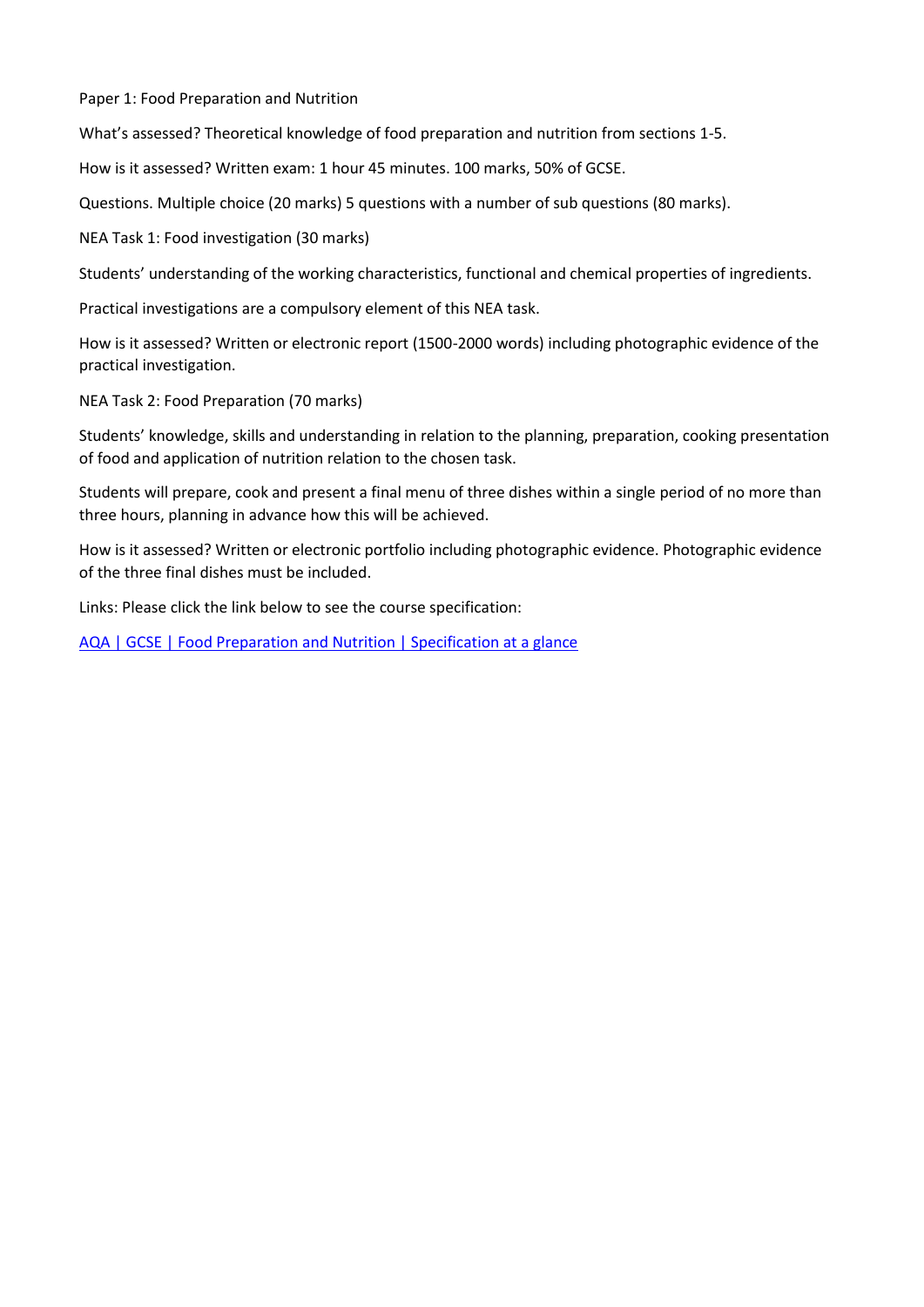## **Food Technology Curriculum Sequencing Rationale**

| 1a.        | What are the key topics taught in Year 7?                                                                               |
|------------|-------------------------------------------------------------------------------------------------------------------------|
|            | Students learn how to make a range of different dishes, predominately savoury, using a different                        |
|            | preparation and cooking methods and skills. Students learn the function of different ingredients in dishes              |
|            | through practical demonstrations. We also teach the theory of health and safety, nutrition with a focus on              |
|            | the three macro nutrients, how to maintain a healthy life style, energy and calories, dietary related health            |
|            | problems with a focus on obesity healthy and cooking methods.                                                           |
| $1b$ .     | Why is this?                                                                                                            |
|            | It is essential that students are able to prepare, cook and serve food safely and know the basic rules that             |
|            | must be followed in order to do this. Students must be able to use a variety of preparation and cooking                 |
|            | techniques, try new ingredients and a variety of cuisines. Health and safety and nutrition is taught through            |
|            | theory but applied during practical lessons. Students must understand basic nutrition as this is the key                |
|            | knowledge needed in order to understand a variety of different food topics including dietary related                    |
|            | health problems.                                                                                                        |
| 2a.        | What order is this taught in and why?                                                                                   |
|            | Students develop their practical skills throughout the year, starting with knife skills and using the oven,             |
|            | and gradually moving onto more complex preparation methods such as the rubbing in method and a                          |
|            | wider variety of cooking methods such as frying, simmering and boiling. We teach in the order listed in 1a              |
|            | as it is important for students to know and apply health and safety and nutrition to all of their practical's           |
|            | and they can use this prior knowledge to understand topics.                                                             |
| 3a.        | How do we build on these topics and rationale in Year 8?                                                                |
|            | Students will continue to develop their practical skills including a variety of preparation and cooking                 |
|            | methods. Students will recap on health and safety and build on the knowledge of nutrition in year 8.                    |
|            | Students continue to learn a range of different topics including seasonal produce, food miles,                          |
|            | understanding food packaging and the impact of the food industry on the environment. Learning a range                   |
|            | of topics related to food technology ensures students have broad understanding of food technology and                   |
|            | all aspect of food.                                                                                                     |
| 3b.        | What order is this taught in and why?                                                                                   |
|            | Similarly, to Year 7, students will start with health and safety and then move onto nutrition. These key                |
|            | elements of the course enable students to access the other topics we study. Students can apply this                     |
|            | knowledge in their practical lessons to gain a deeper understanding of the subject and the theory and                   |
|            | science behind cooking.                                                                                                 |
| 4a.        | How do we build on these topics and rationale in Year 9?                                                                |
|            | The year 9 curriculum follows a more similar format to the KS4 AQA course. Students learn about a wide                  |
|            | range of different topics throughout the year. Each lesson students' study something new linked to that                 |
|            | week's practical lesson. Students are encouraged to use practical skills from Year 7 and 8 and apply to                 |
|            | different dishes, make a wide range of dishes from different counties and cuisines and plan and adapt                   |
|            | recipes. Students consistently apply their health and safety knowledge and knowledge of nutrition to each<br>practical. |
| 4b.        | What order is this taught in and why?                                                                                   |
|            | Students cover a range of topics in year 9 including nutritional requirements for teenagers, micro                      |
|            | nutrients, dietary related health problems, factors that affect food choice e.g. religious factors, seasonal            |
|            | food, environmental issues with food and finally, planning dishes for a specific brief, street/festival food.           |
|            | The students work through a range of different practical dishes that use a wide variety of skills throughout            |
|            | the year and are given lots of opportunities to pick their own dishes based on the theme for that week.                 |
|            | For example, I will provide students with a pasta bake recipe, however, if they wish you follow their own               |
|            | recipe they are welcome to. The practical links strongly to the theory lesson, for example after the pasta              |
|            | recipe we will learn about the micro nutrients, linking ingredients in the pasta bake to the micro nutrient.            |
|            | This is more reflective of the KS4 curriculum so prepares students for further study of Food Technology.                |
| <b>5a.</b> | Select one concept/theme you teach in your subject across more than one key stage                                       |
|            | How is this taught in each year?                                                                                        |
|            | All students learn about the macro and micro nutrients in each year across KS3 and across KS4.                          |